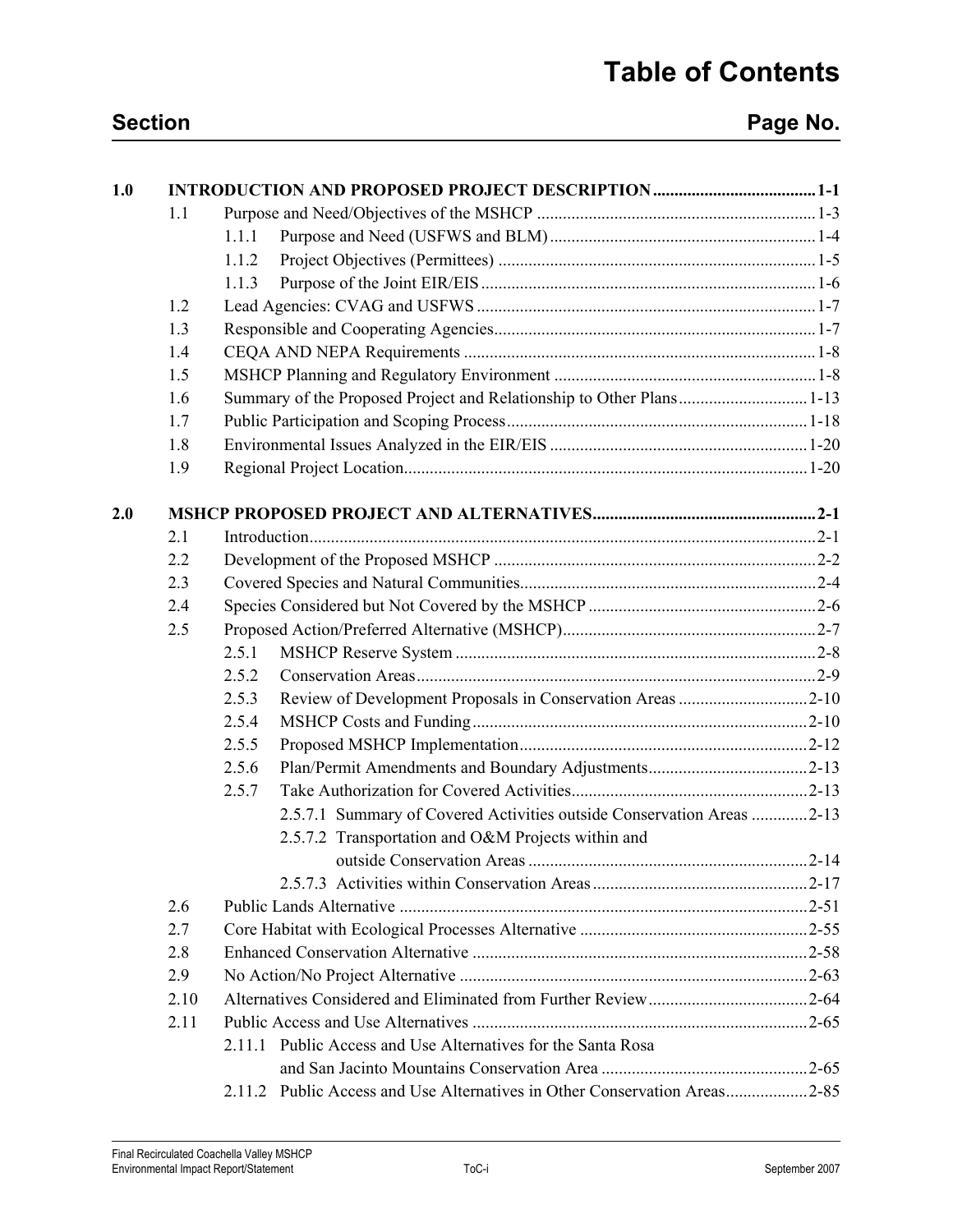| 3.0 |      | REGIONAL ENVIRONMENTAL SETTING/AFFECTED ENVIRONMENT 3-1                        |  |  |
|-----|------|--------------------------------------------------------------------------------|--|--|
|     | 3.1  |                                                                                |  |  |
|     |      | 3.1.1                                                                          |  |  |
|     |      | 3.1.2                                                                          |  |  |
|     | 3.2  |                                                                                |  |  |
|     |      | 3.2.1                                                                          |  |  |
|     |      | 3.2.2                                                                          |  |  |
|     | 3.3  |                                                                                |  |  |
|     | 3.4  |                                                                                |  |  |
|     | 3.5  |                                                                                |  |  |
|     |      | 3.5.1                                                                          |  |  |
|     |      | 3.5.2                                                                          |  |  |
|     |      | 3.5.3                                                                          |  |  |
|     | 3.6  |                                                                                |  |  |
|     | 3.7  |                                                                                |  |  |
|     |      | 3.7.1                                                                          |  |  |
|     |      | 3.7.2                                                                          |  |  |
|     | 3.8  |                                                                                |  |  |
|     | 3.9  |                                                                                |  |  |
|     | 3.10 |                                                                                |  |  |
|     | 3.11 |                                                                                |  |  |
|     | 3.12 |                                                                                |  |  |
|     | 3.13 |                                                                                |  |  |
|     | 3.14 |                                                                                |  |  |
|     | 3.15 |                                                                                |  |  |
|     | 3.16 |                                                                                |  |  |
|     | 3.17 |                                                                                |  |  |
| 4.0 |      | ENVIRONMENTAL CONSEQUENCES AND MITIGATION MEASURES  4.1-1                      |  |  |
|     | 4.1  |                                                                                |  |  |
|     | 4.2  |                                                                                |  |  |
|     |      | 4.2.1                                                                          |  |  |
|     |      | Thresholds of Significance/Criteria for<br>4.2.2                               |  |  |
|     |      |                                                                                |  |  |
|     |      | 4.2.3                                                                          |  |  |
|     |      | 4.2.4                                                                          |  |  |
|     |      | Levels of Significance after Mitigation for the CEQA Analysis  4.2-17<br>4.2.5 |  |  |
|     | 4.3  |                                                                                |  |  |
|     |      | 4.3.1                                                                          |  |  |
|     |      |                                                                                |  |  |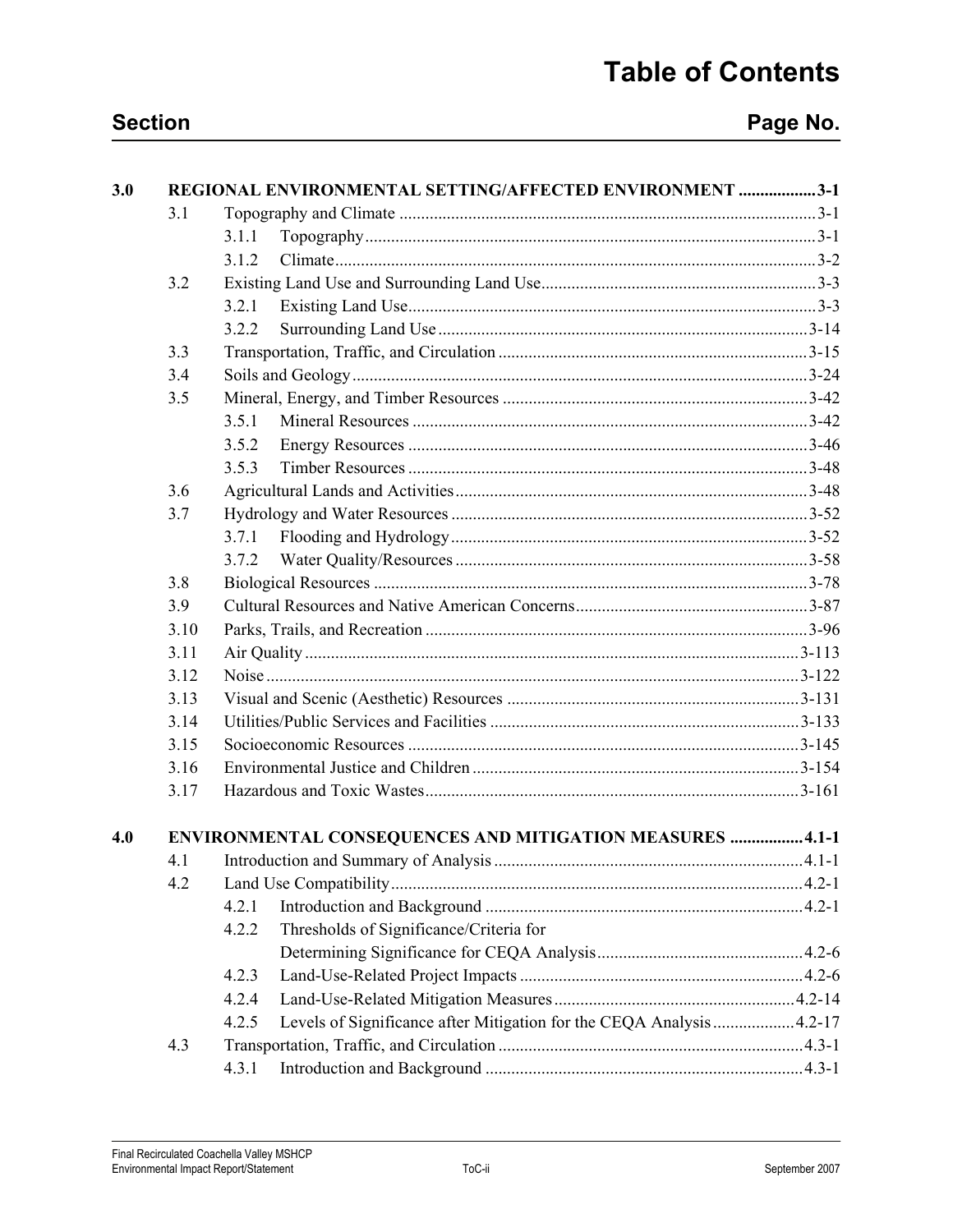|     | 4.3.2 | Thresholds of Significance/Criteria for Determining                           |  |
|-----|-------|-------------------------------------------------------------------------------|--|
|     |       |                                                                               |  |
|     | 4.3.3 | Project Impacts to Transportation, Traffic, and Circulation  4.3-6            |  |
|     | 4.3.4 | Transportation-, Traffic-, and Circulation-Related Mitigation Measures 4.3-14 |  |
|     | 4.3.5 | Levels of Significance after Mitigation for CEQA Analysis4.3-15               |  |
| 4.4 |       |                                                                               |  |
|     | 4.4.1 |                                                                               |  |
|     | 4.4.2 | Thresholds of Significance/Criteria for Determining                           |  |
|     |       |                                                                               |  |
|     | 4.4.3 |                                                                               |  |
|     | 4.4.4 |                                                                               |  |
|     | 4.4.5 | Levels of Significance after Mitigation for CEQA Analysis 4.4-10              |  |
| 4.5 |       |                                                                               |  |
|     | 4.5.1 |                                                                               |  |
|     | 4.5.2 | Thresholds of Significance/Criteria for Determining                           |  |
|     |       |                                                                               |  |
|     | 4.5.3 |                                                                               |  |
|     | 4.5.4 | Agriculture-Related Mitigation Measures for all Alternatives 4.5-8            |  |
|     | 4.5.5 | Levels of Significance after Mitigation for CEQA Analysis4.5-8                |  |
| 4.6 |       |                                                                               |  |
|     | 4.6.1 |                                                                               |  |
|     | 4.6.2 | Thresholds of Significance/Criteria for Determining                           |  |
|     |       |                                                                               |  |
|     | 4.6.3 |                                                                               |  |
|     | 4.6.4 | Hydrology- and Water-Quality-Related Mitigation Measures 4.6-11               |  |
|     | 4.6.5 | Levels of Significance after Mitigation for CEQA Analysis4.6-11               |  |
| 4.7 |       |                                                                               |  |
|     | 4.7.1 |                                                                               |  |
|     | 4.7.2 | Thresholds of Significance/Criteria for Determining                           |  |
|     |       |                                                                               |  |
|     | 4.7.3 |                                                                               |  |
|     | 4.7.4 |                                                                               |  |
|     | 4.7.5 | Levels of Significance after Mitigation for CEQA Analysis 4.7-126             |  |
| 4.8 |       | Socioeconomic Resources: Population, Housing, and Employment 4.8-1            |  |
|     | 4.8.1 |                                                                               |  |
|     | 4.8.2 | Thresholds of Significance/Criteria for Determining                           |  |
|     |       |                                                                               |  |
|     | 4.8.3 | Population-, Housing-, and Employment-Related Project Impacts  4.8-6          |  |
|     | 4.8.4 |                                                                               |  |
|     | 4.8.5 | Levels of Significance after Mitigation for CEQA Analysis4.8-31               |  |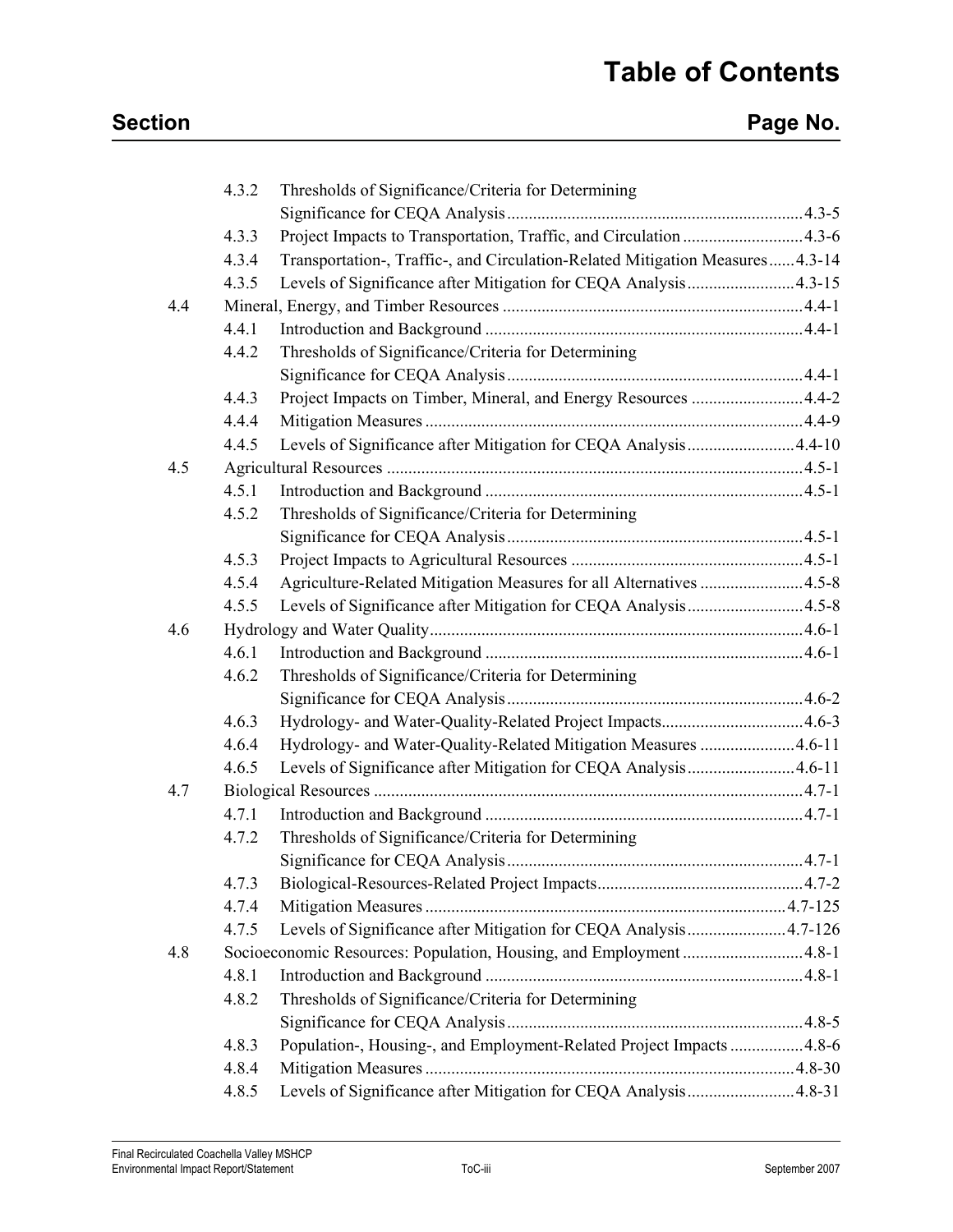## **Section Page No. Page No.**

|     | 4.9.1 |                                                     |                                                                                                                                                                                                                                                                                                                                                                                     |
|-----|-------|-----------------------------------------------------|-------------------------------------------------------------------------------------------------------------------------------------------------------------------------------------------------------------------------------------------------------------------------------------------------------------------------------------------------------------------------------------|
|     | 4.9.2 |                                                     |                                                                                                                                                                                                                                                                                                                                                                                     |
|     | 4.9.3 |                                                     |                                                                                                                                                                                                                                                                                                                                                                                     |
|     | 4.9.4 |                                                     |                                                                                                                                                                                                                                                                                                                                                                                     |
|     | 4.9.5 |                                                     |                                                                                                                                                                                                                                                                                                                                                                                     |
|     | 4.9.6 |                                                     |                                                                                                                                                                                                                                                                                                                                                                                     |
|     | 4.9.7 |                                                     |                                                                                                                                                                                                                                                                                                                                                                                     |
|     | 4.9.8 |                                                     |                                                                                                                                                                                                                                                                                                                                                                                     |
|     | 4.9.9 |                                                     |                                                                                                                                                                                                                                                                                                                                                                                     |
|     |       |                                                     |                                                                                                                                                                                                                                                                                                                                                                                     |
|     |       |                                                     |                                                                                                                                                                                                                                                                                                                                                                                     |
| 5.1 |       |                                                     |                                                                                                                                                                                                                                                                                                                                                                                     |
| 5.2 |       |                                                     |                                                                                                                                                                                                                                                                                                                                                                                     |
|     |       |                                                     |                                                                                                                                                                                                                                                                                                                                                                                     |
|     | 5.2.1 |                                                     |                                                                                                                                                                                                                                                                                                                                                                                     |
|     | 5.2.2 | Thresholds of Significance/Criteria for Determining |                                                                                                                                                                                                                                                                                                                                                                                     |
|     |       |                                                     |                                                                                                                                                                                                                                                                                                                                                                                     |
|     | 5.2.3 |                                                     |                                                                                                                                                                                                                                                                                                                                                                                     |
|     | 5.2.4 |                                                     |                                                                                                                                                                                                                                                                                                                                                                                     |
|     | 5.2.5 |                                                     |                                                                                                                                                                                                                                                                                                                                                                                     |
| 5.3 |       |                                                     |                                                                                                                                                                                                                                                                                                                                                                                     |
|     | 5.3.1 |                                                     |                                                                                                                                                                                                                                                                                                                                                                                     |
|     | 5.3.2 | Thresholds of Significance/Criteria for Determining |                                                                                                                                                                                                                                                                                                                                                                                     |
|     |       |                                                     |                                                                                                                                                                                                                                                                                                                                                                                     |
|     | 5.3.3 |                                                     |                                                                                                                                                                                                                                                                                                                                                                                     |
|     |       |                                                     |                                                                                                                                                                                                                                                                                                                                                                                     |
|     |       |                                                     |                                                                                                                                                                                                                                                                                                                                                                                     |
|     |       |                                                     |                                                                                                                                                                                                                                                                                                                                                                                     |
|     | 5.3.4 |                                                     |                                                                                                                                                                                                                                                                                                                                                                                     |
|     | 5.3.5 |                                                     |                                                                                                                                                                                                                                                                                                                                                                                     |
| 5.4 |       |                                                     |                                                                                                                                                                                                                                                                                                                                                                                     |
|     |       |                                                     |                                                                                                                                                                                                                                                                                                                                                                                     |
|     | 5.4.1 |                                                     |                                                                                                                                                                                                                                                                                                                                                                                     |
|     | 5.4.2 | Thresholds of Significance/Criteria for Determining |                                                                                                                                                                                                                                                                                                                                                                                     |
|     |       |                                                     |                                                                                                                                                                                                                                                                                                                                                                                     |
|     |       |                                                     | SANTA ROSA AND SAN JACINTO MOUNTAINS TRAILS PLAN:<br><b>ENVIRONMENTAL CONSEQUENCES AND MITIGATION MEASURES5-1</b><br>Land Use Compatibility for the Santa Rosa and<br>Biological Resources and the Santa Rosa and San Jacinto Mountains Trails Plan5-15<br>Levels of Significance after Mitigation for CEQA Analysis5-49<br>Cultural Resources and Native American Concerns for the |

4.9 Effects Found Not to Be Significant.............................................................................4.9-1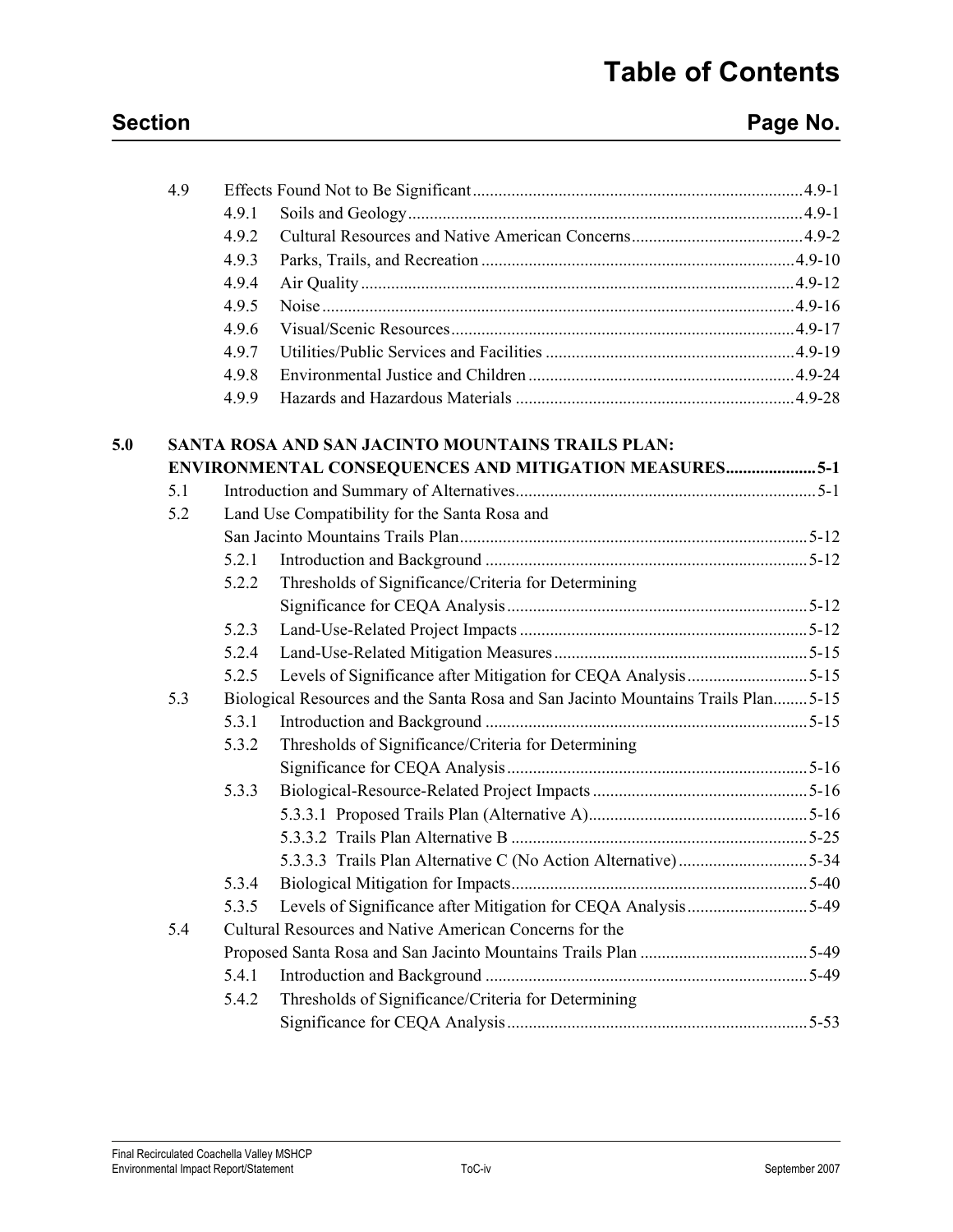## **Section Page No. Page No.**

|     |     | 5.4.3 |                                                                            |  |
|-----|-----|-------|----------------------------------------------------------------------------|--|
|     |     |       | 5.4.3.1 Public Use and Trails in the Santa Rosa                            |  |
|     |     |       |                                                                            |  |
|     |     | 5.4.4 | Cultural-Resource-Related Mitigation Measures for CEQA Analysis 5-64       |  |
|     |     | 5.4.5 | Levels of Significance after Mitigation for CEQA Analysis5-65              |  |
|     | 5.5 |       | Parks, Trails, and Recreation for the Santa Rosa and                       |  |
|     |     |       |                                                                            |  |
|     |     | 5.5.1 |                                                                            |  |
|     |     | 5.5.2 | Thresholds of Significance/Criteria for Determining                        |  |
|     |     |       |                                                                            |  |
|     |     | 5.5.3 |                                                                            |  |
|     |     |       |                                                                            |  |
|     |     |       |                                                                            |  |
|     |     |       |                                                                            |  |
|     |     | 5.5.4 |                                                                            |  |
|     |     | 5.5.5 |                                                                            |  |
|     | 5.6 |       |                                                                            |  |
|     |     | 5.6.1 |                                                                            |  |
|     |     | 5.6.2 | Thresholds of Significance/Criteria for Determining                        |  |
|     |     |       |                                                                            |  |
|     |     | 5.6.3 |                                                                            |  |
|     |     | 5.6.4 | Visual/Scenic-Resources-Related Mitigation Measures                        |  |
|     |     |       |                                                                            |  |
|     |     | 5.6.5 | Levels of Significance after Mitigation for CEQA Analysis5-89              |  |
| 6.0 |     |       |                                                                            |  |
|     | 6.1 |       |                                                                            |  |
|     | 6.2 |       |                                                                            |  |
|     | 6.3 |       |                                                                            |  |
|     | 6.4 |       |                                                                            |  |
|     | 6.5 |       |                                                                            |  |
| 7.0 |     |       |                                                                            |  |
| 8.0 |     |       | <b>IRREVERSIBLE AND IRRETRIEVABLE COMMITMENT OF</b>                        |  |
|     |     |       |                                                                            |  |
| 9.0 |     |       |                                                                            |  |
|     | 9.1 |       |                                                                            |  |
|     | 9.2 |       | Development Context in Assessing Cumulative and Growth-Inducing Impacts9-5 |  |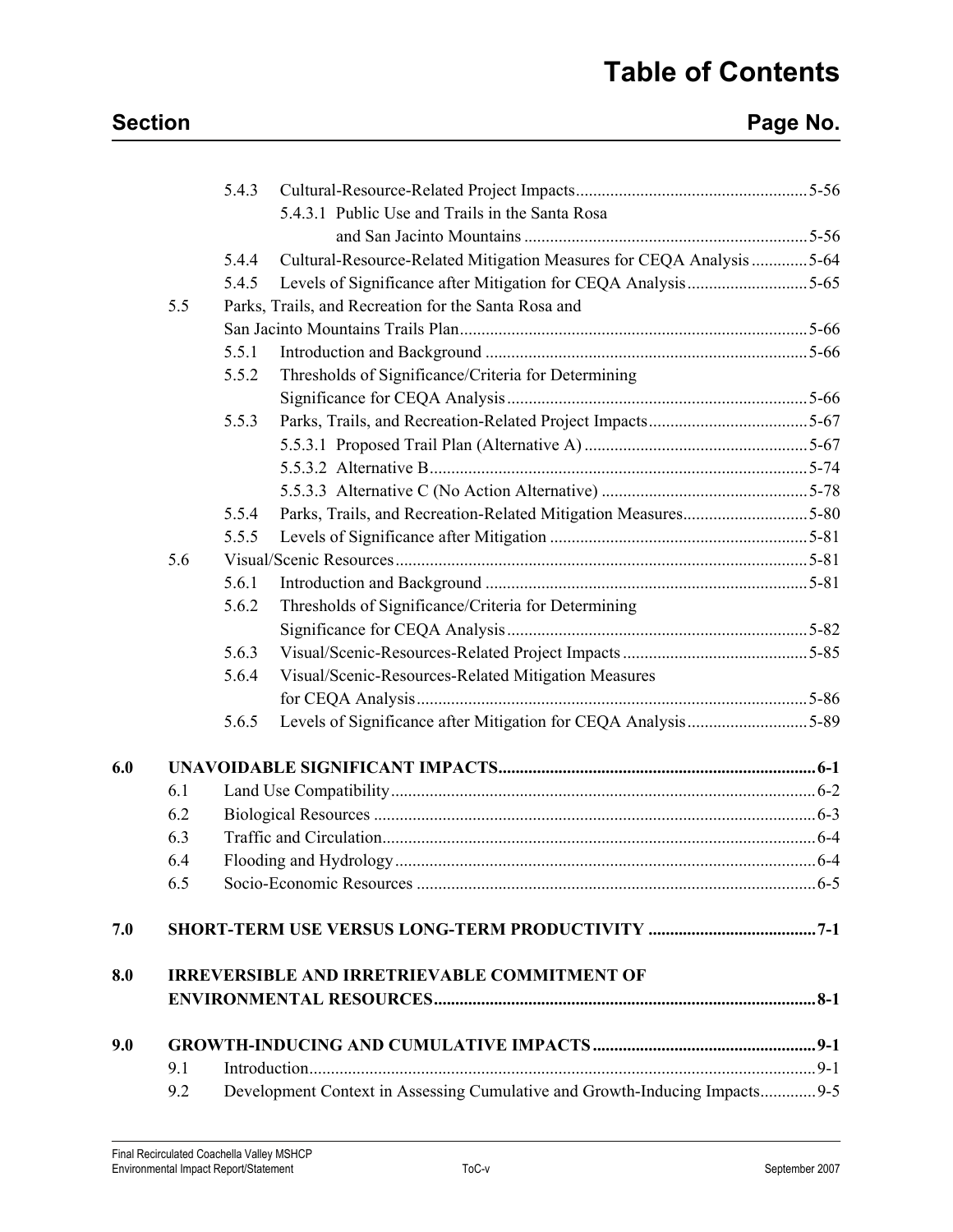## **Section Page No. Page No.**

|      | 9.3   |                                                                             |  |
|------|-------|-----------------------------------------------------------------------------|--|
|      | 9.4   |                                                                             |  |
|      | 9.5   |                                                                             |  |
|      | 9.6   |                                                                             |  |
|      | 9.7   |                                                                             |  |
|      |       | 9.7.1                                                                       |  |
|      |       | 9.7.2                                                                       |  |
|      | 9.8   |                                                                             |  |
|      | 9.9   | Cumulative Impacts to Cultural Resources and Native American Concerns  9-44 |  |
|      | 9.10  |                                                                             |  |
|      | 9.11  |                                                                             |  |
|      | 9.12  |                                                                             |  |
|      | 9.13  |                                                                             |  |
|      | 9.14  |                                                                             |  |
|      | 9.15  | Cumulative Impacts to Socioeconomic Resources: Population,                  |  |
|      |       |                                                                             |  |
|      | 9.16  |                                                                             |  |
|      | 9.17  |                                                                             |  |
| 10.0 |       | <b>ORGANIZATIONS, PERSONS, AND DOCUMENTS CONSULTED  10-1</b>                |  |
|      | 10.1  |                                                                             |  |
|      | 10.2  |                                                                             |  |
|      | 10.3  |                                                                             |  |
|      | 10.4  |                                                                             |  |
|      | 10.5  |                                                                             |  |
|      | 10.6  |                                                                             |  |
|      | 10.7  |                                                                             |  |
|      | 10.8  |                                                                             |  |
|      | 10.9  |                                                                             |  |
|      | 10.10 |                                                                             |  |
|      | 10.11 |                                                                             |  |
|      |       |                                                                             |  |
|      | 10.12 |                                                                             |  |

### **LIST OF APPENDICES**

| Appendix A | Notice of Preparation                            |
|------------|--------------------------------------------------|
| Appendix B | NEPA Notice of Intent and Responses to NOI       |
| Appendix C | Santa Rosa and San Jacinto Mountains Trails Plan |
| Appendix D | Geotechnical Background Report                   |
| Appendix E | Water Resources Background Report                |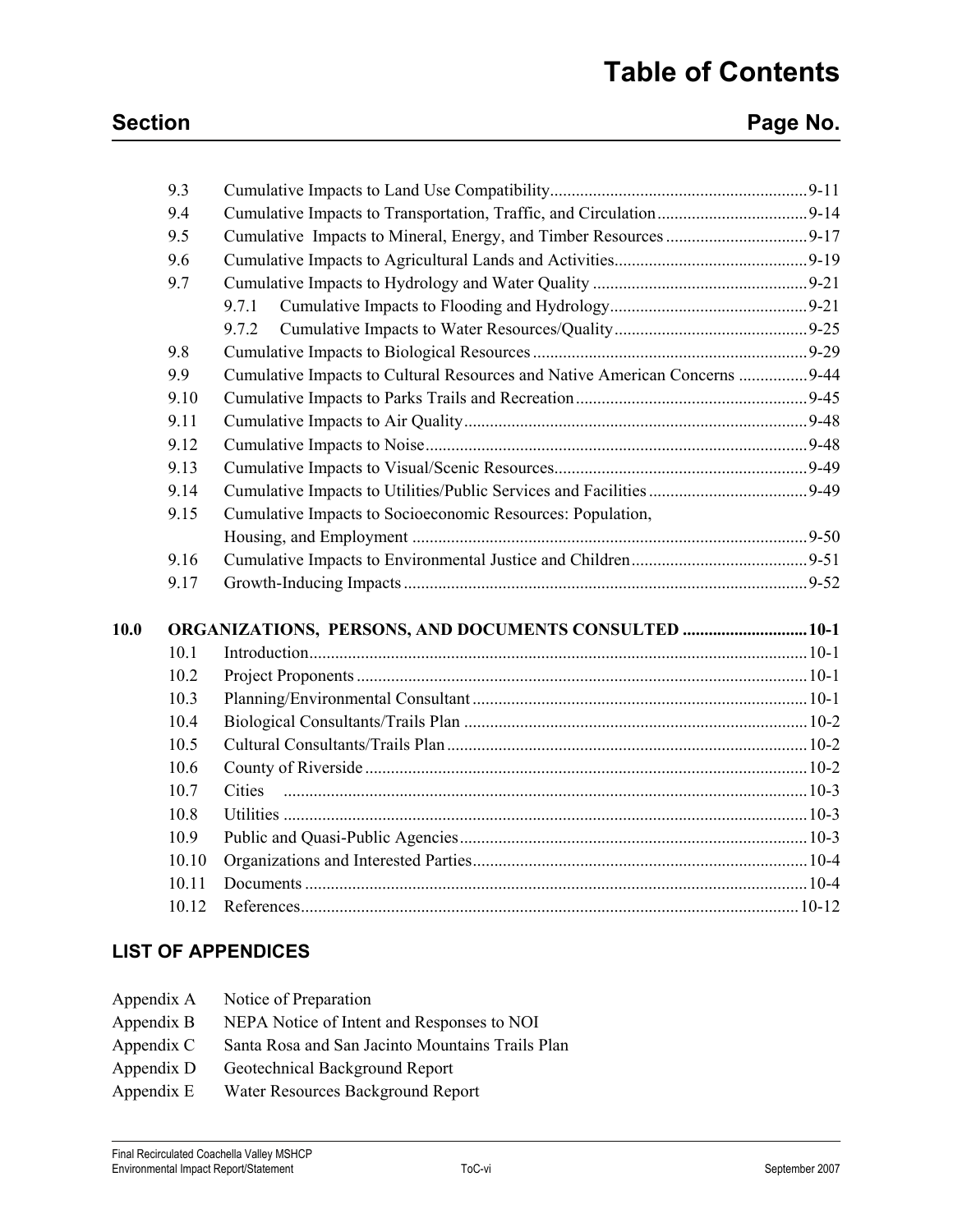| Appendix F | <b>Cultural Resources Background Report</b>                                             |
|------------|-----------------------------------------------------------------------------------------|
| Appendix G | Visual Contrast Ratings for New Trail Construction                                      |
| Appendix H | General Plan Goals, Objectives, Polices, and Programs of Counties and Cities Permittees |
| Appendix I | Actual and Potential Use of Trails Subject to the Santa Rosa and San Jacinto Mountains  |
|            | Trails Plan                                                                             |
| Appendix J | Economic/Fiscal Impact Analysis Summary Report                                          |
| Appendix K | Covered Activities under the Coachella Valley Multiple Species Habitat Conservation     |
|            | Plan, Natural Community Conservation Plan, and Santa Rosa and San Jacinto Mountains     |
|            | Trails Plan                                                                             |
| Appendix L | Air Quality Background Report and Clean Air Act Conformity Analysis                     |
|            |                                                                                         |

### **LIST OF TABLES**

| $E-1$    |                                                                                       |  |
|----------|---------------------------------------------------------------------------------------|--|
| $E-2$    | Santa Rosa and San Jacinto Mountains Trails Plan Environmental Summary/Matrix  ESM-6  |  |
| $2 - 1$  |                                                                                       |  |
| $2 - 2$  |                                                                                       |  |
| $2 - 3$  |                                                                                       |  |
| $2 - 4$  |                                                                                       |  |
| $2 - 5$  | Public Lands Alternative Compared to Proposed Action/Preferred                        |  |
|          |                                                                                       |  |
| $2 - 6$  | Public Lands Alternative - Summary of MSHCP Reserve System Lands 2-54                 |  |
| $2 - 7$  | Summary of Core Habitat/Ecological Process Alternative MSHCP Reserve System Lands2-57 |  |
| $2 - 8$  | Core Habitat/Ecological Processes Alternative Compared to Proposed                    |  |
|          |                                                                                       |  |
| $2 - 9$  | Enhanced Conservation Alternative: Summary of MSHCP Reserve System Lands 2-60         |  |
| $2 - 10$ | Enhanced Conservation Alternative Compared to Proposed Action/                        |  |
|          |                                                                                       |  |
| $2 - 11$ |                                                                                       |  |
| $3 - 1$  |                                                                                       |  |
| $3 - 2$  |                                                                                       |  |
| $3 - 3$  | Land Use Planning Summary: Land Use Plans Encompassing the Plan Area3-10              |  |
| $3 - 4$  |                                                                                       |  |
| $3 - 5$  |                                                                                       |  |
| $3-6$    |                                                                                       |  |
| $3 - 7$  | Groundwater in Storage in the Coachella Valley Groundwater Basin 3-59                 |  |
| $3 - 8$  |                                                                                       |  |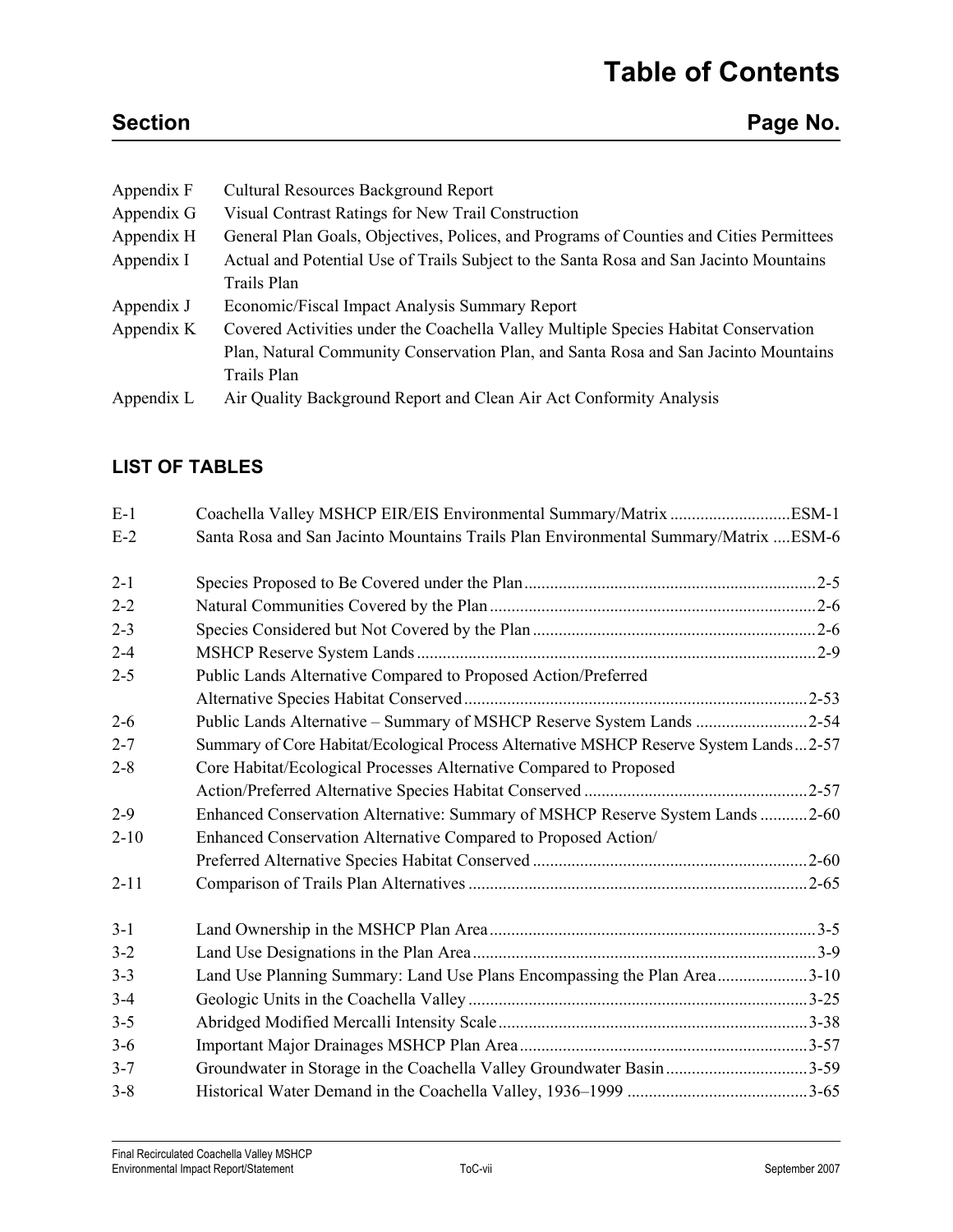## **Section Page No. Page No.**

| $3-9$    | Comparison of Historical Inflows and Outflows in the Coachella Valley, 1936–1999 3-67 |  |
|----------|---------------------------------------------------------------------------------------|--|
| $3 - 10$ |                                                                                       |  |
| $3 - 11$ |                                                                                       |  |
| $3 - 12$ |                                                                                       |  |
| $3 - 13$ |                                                                                       |  |
| $3 - 14$ |                                                                                       |  |
| $3 - 15$ | Coachella Valley Air Quality Trends Exceedances of Ozone Standards3-118               |  |
| $3 - 16$ | Coachella Valley Air Quality Trends Exceedances of PM <sub>10</sub> Standards 3-120   |  |
| $3 - 17$ |                                                                                       |  |
| $3 - 18$ | Existing Noise Contours along Major Roadways in the MSHCP Plan Area 3-126             |  |
| $3-19$   |                                                                                       |  |
| $3 - 20$ |                                                                                       |  |
| $3 - 21$ |                                                                                       |  |
| $3 - 22$ |                                                                                       |  |
| $3 - 23$ |                                                                                       |  |
| $3 - 24$ | Gross Value of Agricultural Production in Riverside County,                           |  |
|          |                                                                                       |  |
| $3 - 25$ |                                                                                       |  |
| $3 - 26$ |                                                                                       |  |
| $3 - 27$ |                                                                                       |  |
| $3 - 28$ |                                                                                       |  |
| $4 - 1$  |                                                                                       |  |
| $4 - 2$  |                                                                                       |  |
| $4 - 3$  |                                                                                       |  |
| $4 - 4$  |                                                                                       |  |
| $4 - 5$  | MSHCP Plan Area: Mineral Analysis of Representative Surface Waters  4.6-6             |  |
| $4 - 6$  | Hydrology and Water Quality Summary of Impact by Alternative 4.6-11                   |  |
| $4 - 7$  |                                                                                       |  |
| $4 - 8$  |                                                                                       |  |
| $4-9$    | Acreage and Potential Cash Flow at Buildout of Developable                            |  |
|          |                                                                                       |  |
| $4 - 10$ |                                                                                       |  |
| $4 - 11$ | City of Coachella Land Uses within and outside Conservation Areas4.8-10               |  |
| $4 - 12$ | Desert Hot Springs Land Uses within and outside Conservation Areas 4.8-11             |  |
| $4 - 13$ |                                                                                       |  |
| $4 - 14$ |                                                                                       |  |
| $4 - 15$ |                                                                                       |  |
| $4 - 16$ |                                                                                       |  |
| $4 - 17$ |                                                                                       |  |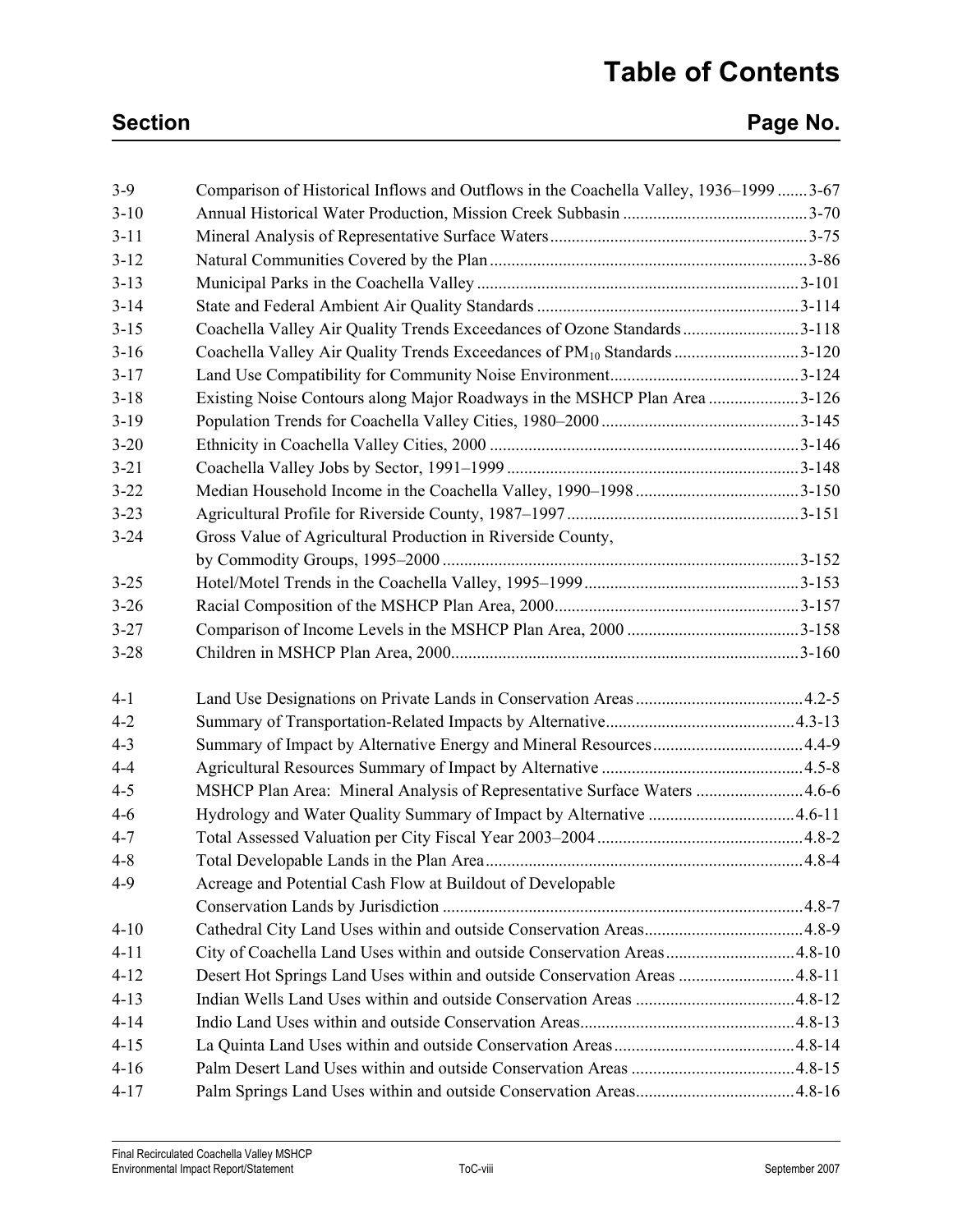## **Section Page No. Page No.**

| $4 - 18$ | Rancho Mirage Land Uses within and outside Conservation Areas 4.8-18               |           |
|----------|------------------------------------------------------------------------------------|-----------|
| $4 - 19$ | Riverside County Land Uses within and outside Conservation Areas4.8-19             |           |
| $4 - 20$ |                                                                                    |           |
| $4 - 21$ |                                                                                    |           |
| $4 - 22$ |                                                                                    |           |
| $4 - 23$ |                                                                                    |           |
| $4 - 24$ |                                                                                    |           |
| $5 - 1$  |                                                                                    |           |
| $9 - 1$  |                                                                                    |           |
| $9 - 2$  |                                                                                    |           |
| $9 - 3$  |                                                                                    |           |
| $9 - 4$  |                                                                                    |           |
| $9 - 5$  |                                                                                    | $.9 - 10$ |
| $9 - 6$  |                                                                                    |           |
| $9 - 7$  | CV MSHCP/Preferred Alternative (A) Trip Generation Potential by Land Use Type 9-15 |           |
| $9 - 8$  | Demand for Water Resources MSHCP Proposed Action/Preferred Alternative9-27         |           |

### **LIST OF EXHIBITS**

| $1 - 1$ |  |
|---------|--|
| $1 - 2$ |  |
|         |  |
| $2 - 2$ |  |
| $2 - 3$ |  |
| $2 - 4$ |  |
| $3-1$   |  |
| $3 - 2$ |  |
| $3 - 3$ |  |
| $3 - 4$ |  |
| $3 - 5$ |  |
| $3-6$   |  |
| $3 - 7$ |  |
| $3 - 8$ |  |
| $4-1$   |  |
| $4-2a$  |  |
| $4 - 3$ |  |
| $4 - 4$ |  |